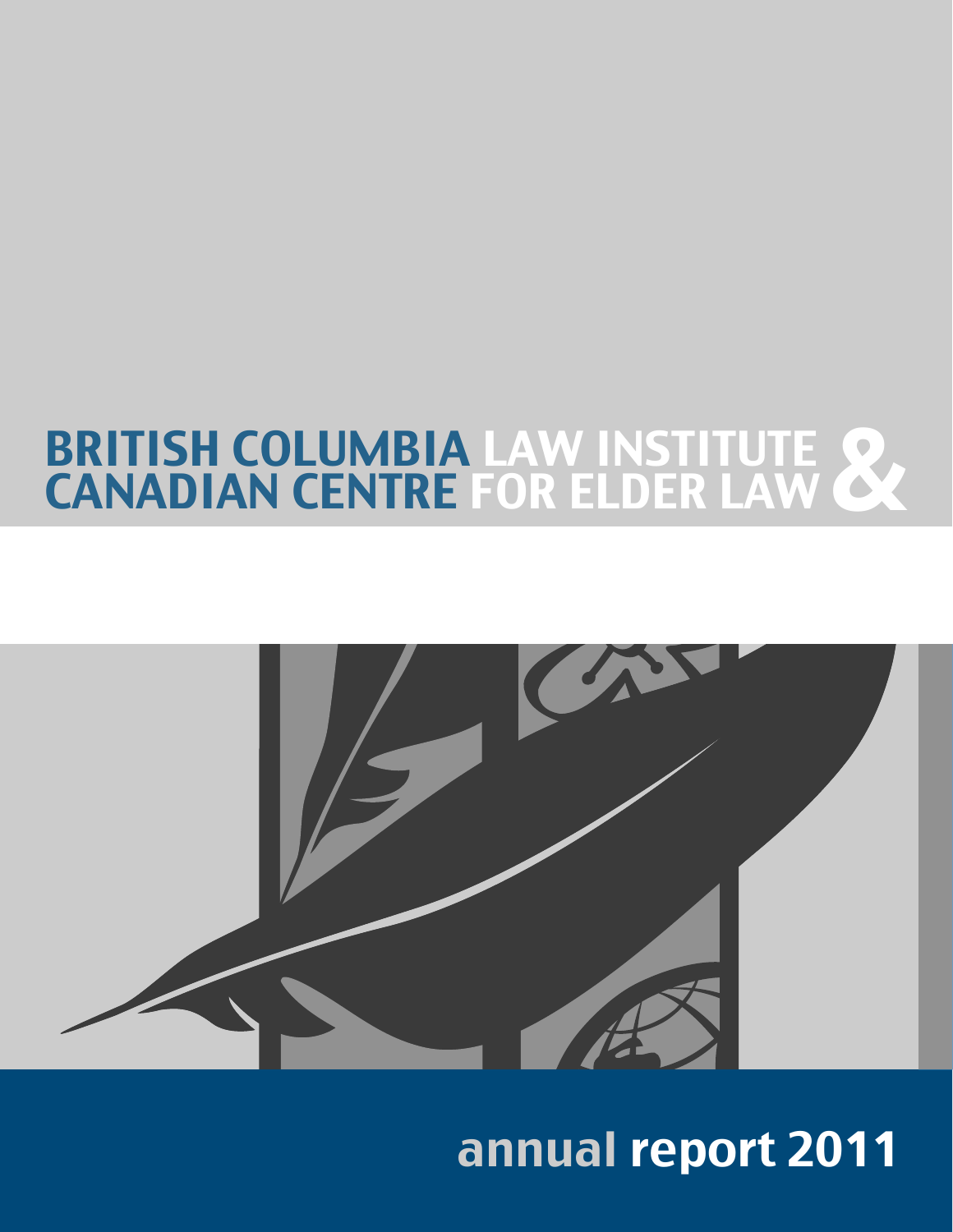# REPORT OF THE **CHAIR**

anuary 6, 2012 is the fif<br>of the establishment of<br>bia Law Institute (BCLI)<br>dent, not-for-profit society. anuary 6, 2012 is the fifteenth anniversary of the establishment of the British Columbia Law Institute (BCLI) as an indepen-

### **The Next Fifteen Years**

We are celebrating fifteen years of successful projects and our development as a robust law reform agency both in general law issues and issues affecting older adults in Canada. In 2003 we were able to establish the Canadian Centre for Elder Law (CCEL).

Our story begins before 1997. More than two decades of work by the BC Law Reform Commission allowed BCLI to stand on the shoulders of its predecessor:

- • Arthur Close, QC (Director) and Greg Steele, QC (Member Emeritus), QC had worked in the BC Law Reform Commission and brought law reform expertise and understanding of the ongoing need for BC law reform;
- **BCLI** inherited valuable BC Law Reform Commission research and reports which often provide useful starting points for new initiatives; and
- The dis-continuance of funding of the BC Law Reform Commission provided a re-

minder all that ongoing interest in and commitment to law reform work must never be taken for granted.

Our future is both challenging and exciting.

### **Continuing Need for Independent Reform Work**

A just, well-understood and well-respected legal system is the foundation of a free and secure society. Societies change continuously. Demographic profiles change (witness the aging of Canada's population). Economies flourish and contract impacting social and legal relationships. Technologies develop and impact societal norms, and environmental changes occur naturally and through human intervention. The constant changes require legal research and law reform work to review and update existing laws and introduce new laws to meet changing needs.

We are confident that there will be no shortage of important and relevant projects now and in the future.

### **Financial Stability**

Maintaining and improving our financial stability will continue to provide challenges. As a small not-for-profit, charitable society, we do not aim to earn profits or develop sig-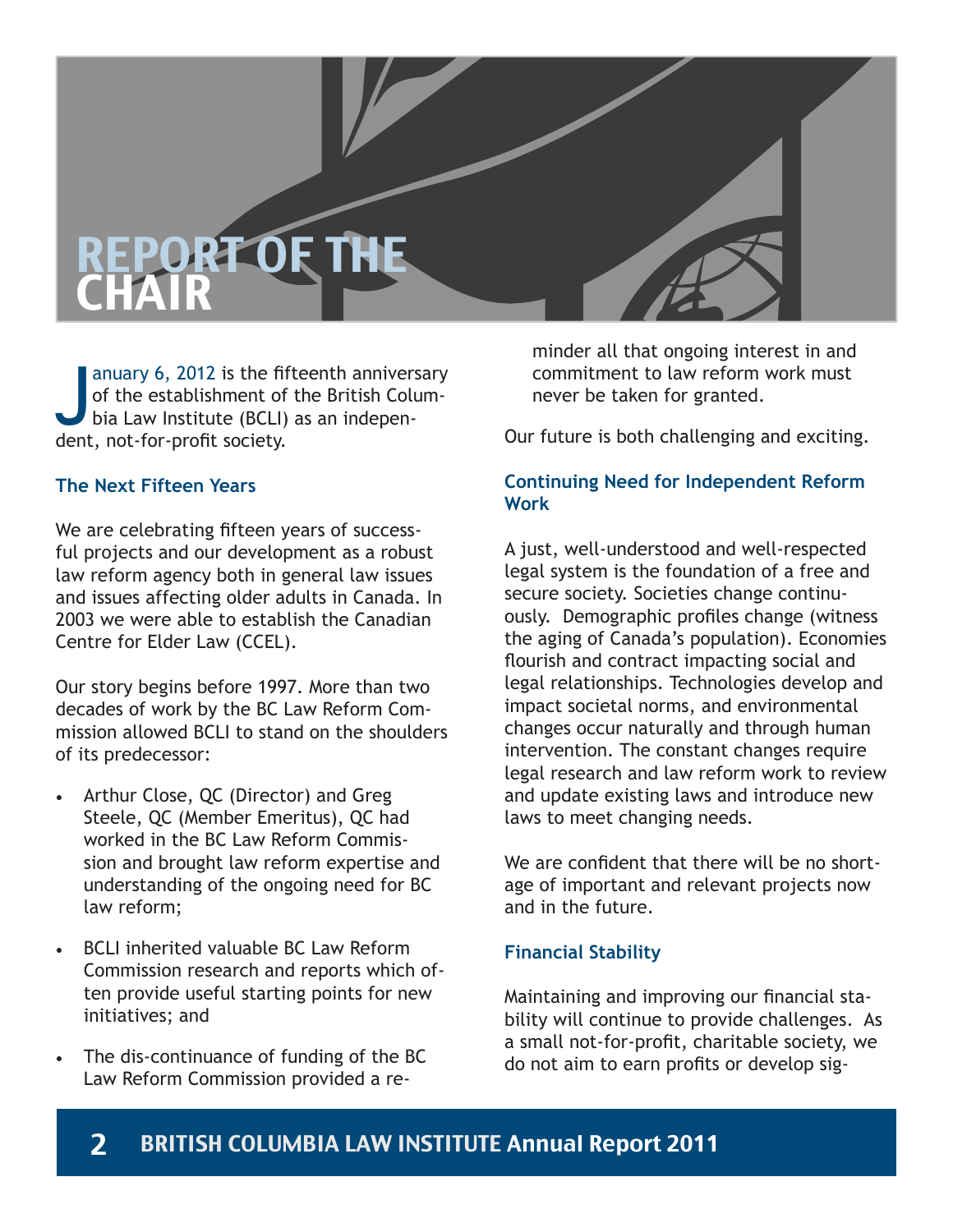### REPORT OF THE CHAIR

nificant capital reserves. As a consequence, each financial period brings new challenges to ensure that we have the resources to continue our programs and activities. We benefit from the generous continuing support of the Law Foundation of British Columbia, and the British Columbia Ministry of Attorney General. These and other funders provide resources for many specific legal research and law reform projects. (A complete list of recent funders appears on the final page of the report.)

ticipation of judges, lawyers, notaries, and subject-matter experts as we examine issues and develop recommendations for updated and new laws. We welcome expressions of interest from would-be volunteers.

#### **A Bright Future**

In conclusion, we anticipate a bright future with abundant opportunities. Our activities

While low interest rates may benefit the Canadian economy, such short-term interest rates negatively impact funders and agencies such as BCLI who rely on their support.

"We welcome expressions of interest from would-be volunteers."

*Peter Ramsay, Q.C.*

benefit British Columbians and Canadians in many substantial ways. A strong and supportive Board, experienced and dedicated staff of expert law reformers and knowledgeable volunteers will continue to bring experience, sound judgment, thorough legal

We will continue to man-

age our financial resources with great care to ensure our ongoing success.

#### **Ongoing Value - Volunteer Experts**

We are most grateful for the continuing participation of volunteer experts on the Board, on Project Committees and in other BCLI/ CCEL activities. By assembling the best legal and subject-matter experts on our Project Committees, we bring the very best expertise and experience to law reform issues. Volunteer participants benefit from the shared learning in the expert groups. Participating lawyers and notaries also receive credits for continuing professional development.

We will continue to seek and value the par-

research and creative law reform writing to achieve our mission of best in legal research and law reform work and best in outreach relating to law reform.

BCLI / CCEL has provided and will continue to provide excellent legal research and law reform support for legislative, regulatory and practice improvements in British Columbia and beyond. I am confident that the Province will be well-served in future by the ongoing excellent work of BCLI / CCEL as a reputable independent law reform agency.

D. Peter Ramsay Chair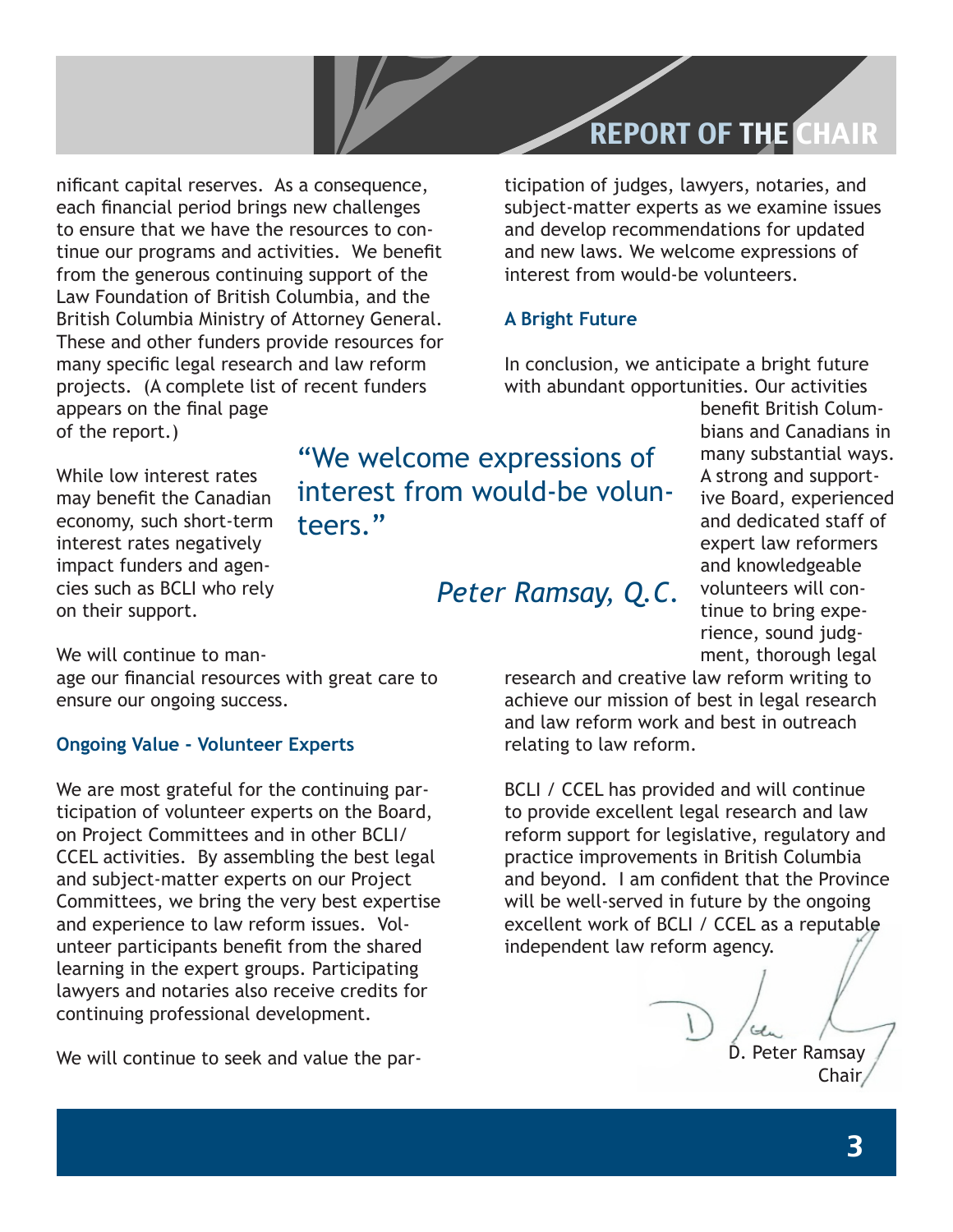# REPORT OF THE DIRECTOR

**BCLI's independent law reform work con-**<br>tinues to make significant contributions<br>in British Columbia and beyond. Inde-<br>pendent, reputable law reform work is importinues to make significant contributions in British Columbia and beyond. Independent, reputable law reform work is important and needed for three principal reasons:

### **5 – 15 – 40**

No, it's not a tennis game – it's law reform in British Columbia. 2012 marks 5 years since I became Executive Director of BCLI / CCEL; January 2012 saw the 15th anniversary of the formation of the British Columbia Law Institute; and April 2012 is the 40th anniversary of the work in law reform by Director and former Executive Director of BCLI, Arthur Close, QC. A special thanks and congratulations to Arthur for a lifetime of law reform contributions in British Columbia.

As we celebrate the various anniversaries, we are grateful to have had another successful year in 2011.

Most significantly, we were pleased to see the passage of Bill 16, the Family Law Act. Bill 16 incorporates four law reform reports published by BCLI. The reports are: The Need for Uniform Jurisdiction and Choice of Law Rules in Domestic Property Proceedings, (1998): Report on Appointing a Guardian and Standby Guardianship, (2004); Pension Division on Marriage Breakdown,(2006); and Report on the Parental Support Obligation in Section 90 of

the Family Relations Act, (2007).

The incorporation of BCLI's work in legislation is the best evidence of the success of our activities. In this case, the new Act also serves to remind us of the extended amount of time often required between our legal research and writing and ultimate passage into law.

During 2011, we have carried out an extensive array of law reform work and related activities:

- completed several law reform projects, including Elder & Guardian Mediation (3 year), Unfair Contracts Relief (2 year), Practice Support relating to Undue Influence regarding the new Wills Estates and Succession Act (1 year), Counterpoint Project (1 year);
- continued several law reform projects toward completion including Assisted Living, BC (target September 2012); Real Property – Phase 2 (target March 2012); Family Status Ground in Human Rights (target April 2012), Common Law Capacity (target September 2013) Strata Property – Phase 1 (target December 2012) and ULCC Uniform Trustee Act (target August 2012);
- continued liaison and support of legislative initiatives in progress such as imple-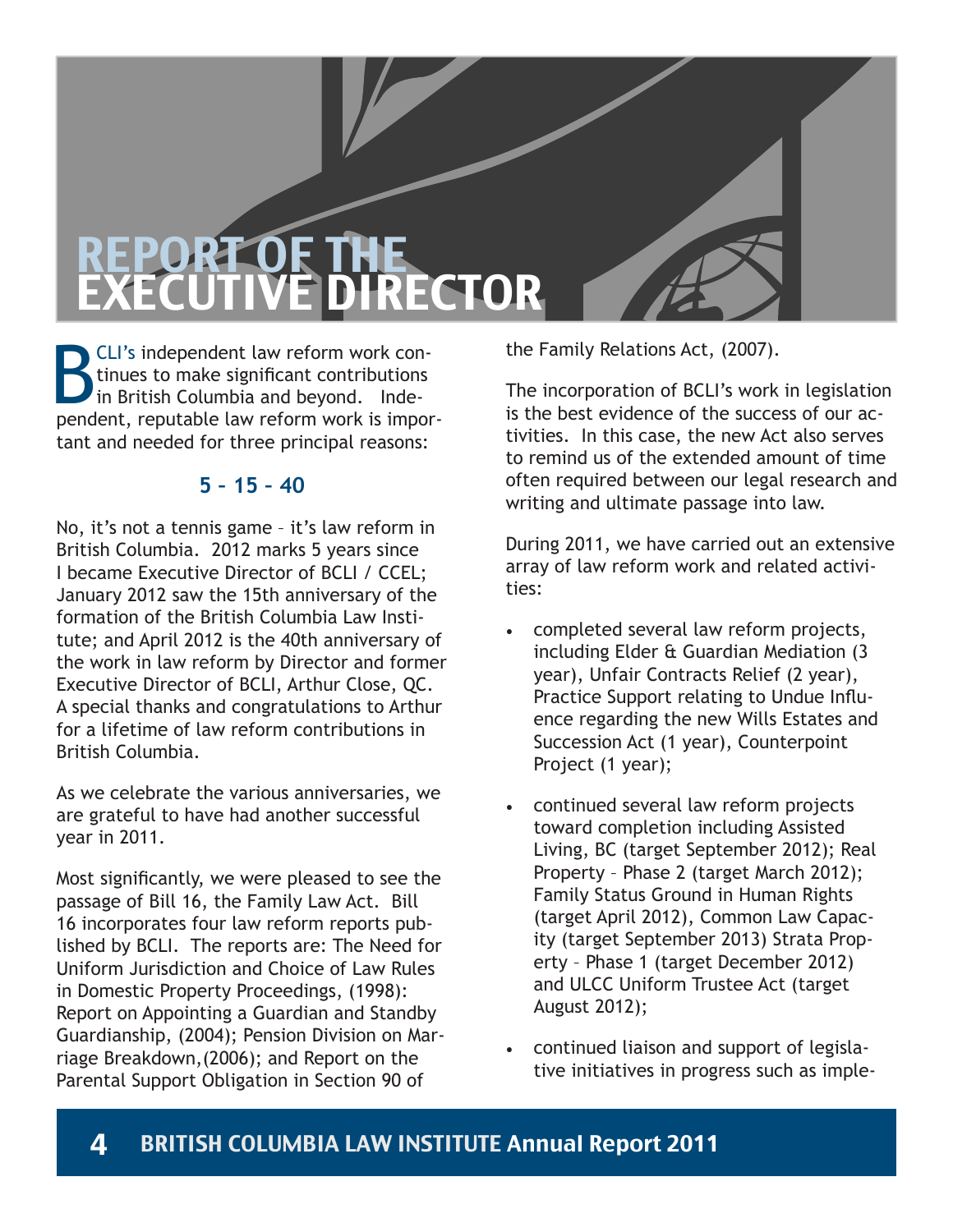

mentation of the Wills, Estates, and Succession Act and new Probate Rules; and

Successfully carried out many outreach activities supporting legal research and law reform such as the 2011 GREATdebate, presentation for the National Judicial Institute entitled Judging Women: Aging, Mental Health and Culture, and research for, and delivery with Age Friendly Business of a series entitled Aging and the Law.

In August, 2011, BCLI / CCEL moved from its Annex 1 office into Suite 321, Allard Hall, the new UBC Faculty of Law Building at 1822 East Mall. Since Allard Hall was constructed on the site of the former law school building, our street address remains unchanged. BCLI's space in Allard Hall has been fully supported by the large generous capital contribution made by the Law Foundation of BC in the development of Allard Hall, the new Faculty of Law building. The Allard Hall facilities provide an exceptional working environment for BCLI and have significantly enhanced opportunities for interaction and collaboration with UBC Faculty of Law members, law students and others located in Allard Hall.

Since 2007, we have used the LRP Tracking System to consistently measure our successes and maintain focus on our priorities. (See details on page xx). There are three main keys to our success:

1. Professionalism, expertise and experience in law reform - These qualities manifest themselves constantly in the work of our many expert volunteers on project committees, our scholarly,

knowledgeable and dedicated staff; and a diverse and dedicated Board.

- 2. Strong Values Though we often face questions and issues that lend themselves to partisan or emotive analysis, we strive continuously and successfully to adhere to key values including professionalism, objectivity, team-work, nonpartisanship, and non-political orientation. This orientation enables followers and governments to rely on BCLI / CCEL for professional, expert, and thorough work directly simply to doing the right thing.
- 3. Continuous Improvement There is no room in today's world for complacency. We regularly challenge ourselves to improve in everything we do. While our activities often display little drama, BCLI / CCEL works continuously to improve efficiency, effective public outreach and communication.

On a personal note, I am most grateful for the exemplary, ongoing support of our Board and each of the Staff members of BCLI / CCEL. Thank you to all.

With these exceptional strengths and capabilities, I am confident that BCLI and CCEL will realize another exemplary year in 2012.

James Emmerton Executive Director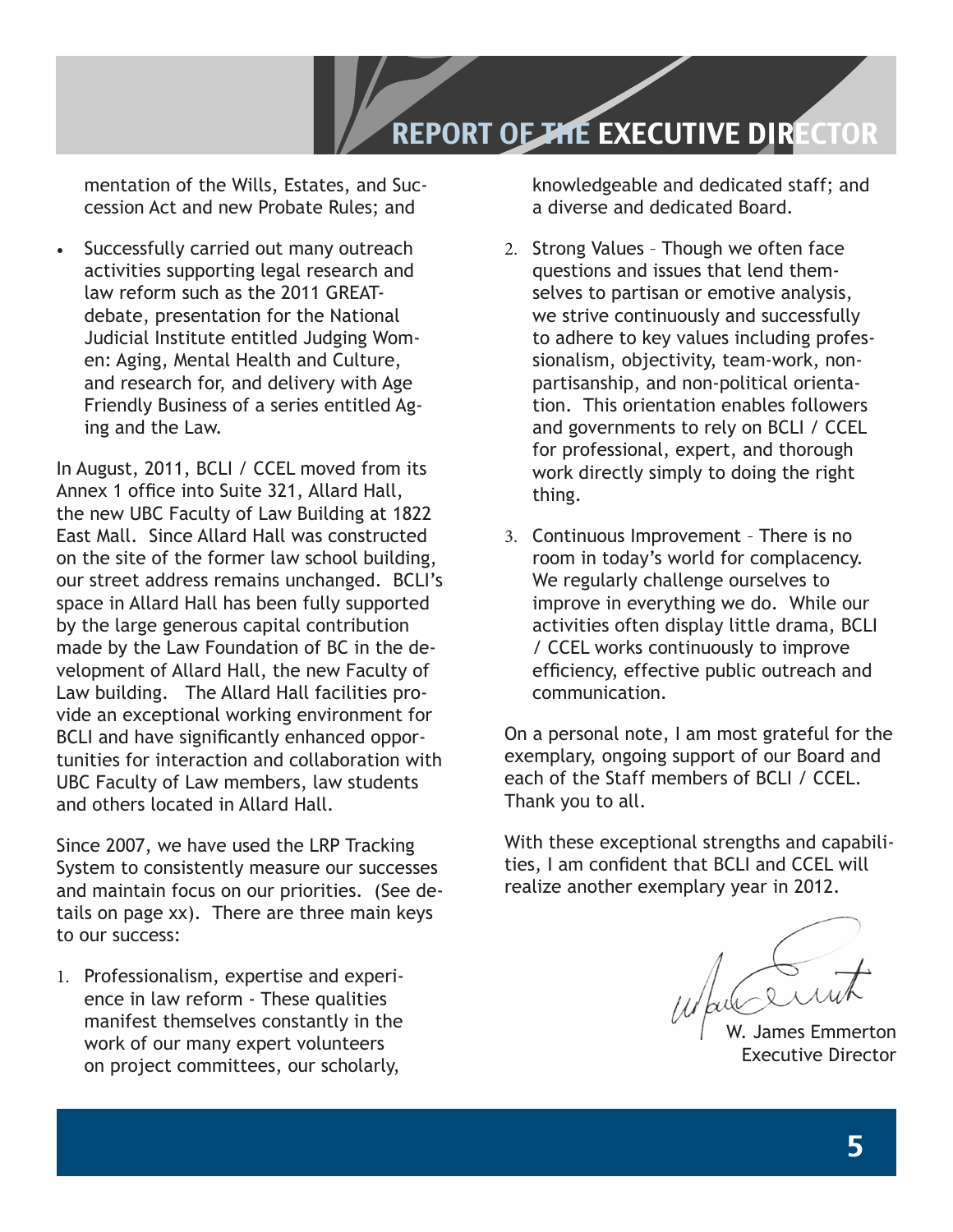# REPORT OF THE RECTOR

To speak of Canada's aging population—<br>the increase in life expectancies, older<br>people forming a larger percentage of<br>the population, the anticipated retirement of the increase in life expectancies, older people forming a larger percentage of the population, the anticipated retirement of baby boomers— barely requires a citation any longer. The demographics are escalating to truism status.

In Canada there has emerged a kind of fearmongering about the potential negative social and economic impacts of an aging popula-

tion. In particular, concerns are expressed regarding the reduction in our workforce, additional costs to our healthcare system and public pension regime, and strain on younger family members to provide care to aging parents and spouses. Metaphors of devastation abound: the grey wave is a silver tsunami.

Metaphors have power. For those of us residing on the wet west coast, the language of tsunami strikes at the heart, tapping into our worst fears. In the wake of the well-publicized tsunami that hit the Japanese coast in March 2011, the loss and suffering associated with such a powerful natural event may now feel more terrifying and immediate to the rest of the country. Although communities and governments have been at pains to emphasize more positive notions of independence and

activity into old age, the dominant rhetoric of the silver tsunami portrays the aging of our population as a negative, if not dangerous phenomenon.

Now, I am neither a statistician, nor a seismologist, but I am fairly certain that our population is aging much more gradually than is suggested by the image of a tsunami. This stealth is precisely what is giving us so much time to talk about the demographics of aging.

"We discourage metaphors of devastation. The age wave is not a tsunami."

Certainly, these demographics are important and worth talking about. But I encourage a step away from metaphors of devastation.

### *Krista James*

In terms of our indi-

vidual practice, an aging population presents an opportunity on so many levels. An aging workforce provides us with sites for pushing further notions of inclusive workplace design: is your workplace set up to accommodate some of the challenges associated with aging so that you can maintain the wisdom key staff have accumulated over years of practice? An aging client base provides us with the motivation to explore how to deliver services that target the needs and interests of older clients and their family members. At a deeper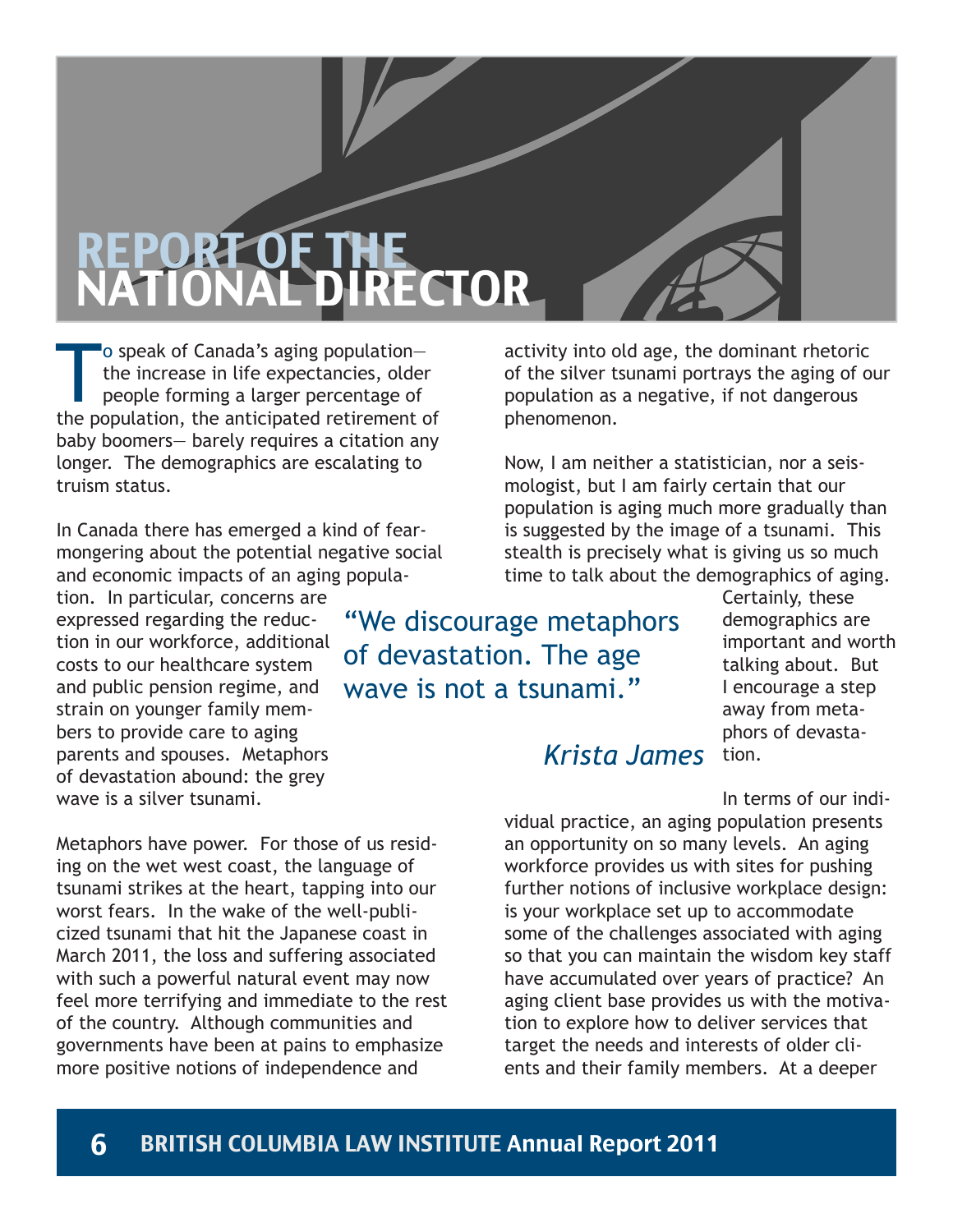### CANADA'S AGING POPULAT THREAT OR OPPORTUNITY?

level, such a challenge is fundamentally about learning how to do our work better. We have always had older clients. But the reality of volume provides both the impetus to expand our expertise and the cumulated experiences that will teach us how to do things better next time around.

tion can deliver the workshop to front line volunteers and boards of directors—without any additional training. English and French language versions of the presentation exist for each province and territory. See http:// www.bcli.org/ccel/projects/elder-abuse-andneglect-what-volunteers-need-know.

In recent years the Canadian Centre for Elder Law has been focused on developing resources that will help various organizations to enhance their capacity to address issues associated with an aging population. In 2011 we published a number of

"We want to support you to take advantage of the opportunity presented by an aging population."

2011 has been a busy year. These are just a couple of examples of how we are creating tools to support communities and practitioners to seize the opportunity aging presents to enhance capacity to deliver services to older people. Almost all of the

### *Krista James*

resources. The *Counterpoint Project* includes series of plain language brochures, factsheets and videos that provide basic legal information to help health and social service practitioners to respond appropriately to concerns about abuse and neglect of older patients and clients. The slate of tools includes a booklet for institutions and employers that provides a snapshot of our legal research and a series of guidelines for developing improved practices. See http://www.bcli.org/ccel/projects/counterpoint-project.

*Elder Abuse and Neglect: What Volunteers Need to Know* is an introductory PowerPoint presentation that provides a basic summary of the law, guiding principles for responding to abuse, the names of agencies that respond to reports of elder abuse, and organizations that provide legal advice, referrals and victim assistance. The workshop includes slide notes such that almost anyone within an organizaresources we have developed are available for free from our website. We encourage you to check them out, and to send us your ideas for other publications. You can email me personally at **kjames@bcli.org**. Here's to another great year.

Krista James National Director Canadian Centre for Elder Law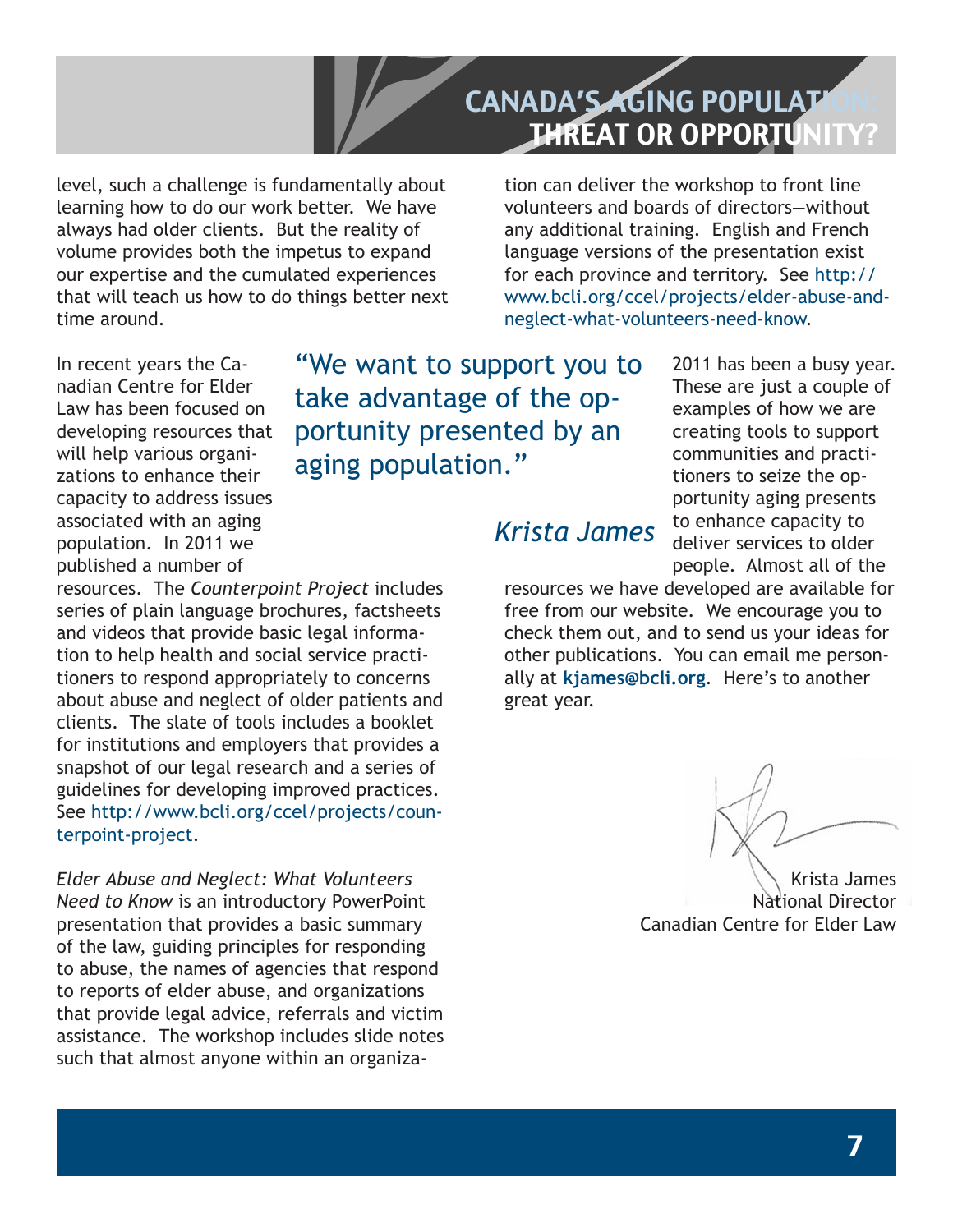# CURRENT MEMBERS DIRECTORS OF BCLI

| <b>Name</b>                   | <b>Appointed By</b>                                   | <b>Since</b> | <b>Most Recent</b> | <b>Term Expiry</b> |
|-------------------------------|-------------------------------------------------------|--------------|--------------------|--------------------|
| Prof. Joost Blom, Q.C.        | At large                                              | 12/05/2007   | 12/05/2007         | 12/04/2012         |
| Dean Mary Anne Bobin-<br>ski  | University of British Co-<br>lumbia, Faculty of Law   | 04/01/2010   | 04/01/2010         | 03/31/2012         |
| Arthur Close, Q.C.            | At large                                              | 01/06/1997   | 01/11/2012         | 09/12/2012         |
| R. C. ("Tino") Di Bella       | Canadian Bar Associa-<br>tion, B.C. Branch            | 04/01/2008   | 04/01/2011         | 03/31/2014         |
| <b>Richard Evans</b>          | Society of Notaries<br>Public, B.C.                   | 08/01/2010   | 08/01/2010         | 07/31/2013         |
| Prof. Robert Howell           | University of Victoria,<br>Faculty of Law             | 09/01/2008   | 09/01/2008         | 08/31/2013         |
| Fiona Hunter                  | The Law Society of<br><b>British Columbia</b>         | 05/01/2009   | 05/01/2009         | 04/30/2012         |
| <b>Lisa Peters</b>            | At large                                              | 10/04/2010   | 10/04/2010         | 10/03/2013         |
| Geoff Plant, Q.C.             | <b>Attorney General of</b><br><b>British Columbia</b> | 02/07/2008   | 02/07/2011         | 02/07/2014         |
| Peter Ramsay, Q.C.            | The Law Society of<br><b>British Columbia</b>         | 06/06/2002   | 04/01/2010         | 03/31/2013         |
| Andrea Rolls                  | At large                                              | 04/01/2010   | 04/01/2010         | 03/31/2013         |
| <b>Stanley Rule</b>           | At large                                              | 10/04/2010   | 10/04/2010         | 10/03/2013         |
| Kenneth C. Mackenzie,<br>Q.C. | At large                                              | 01/11/2012   | 01/11/2012         | 01/10/2015         |
| Vacancy                       | <b>Attorney General of</b><br><b>British Columbia</b> | N/A          | N/A                | N/A                |

The reference to "At large" in the above table indicates the 6 members/directors who are appointed by the 9 'institution-appointed' members. Traditionally, one "At large" member/director has been a non-lawyer, currently Andrea Rolls.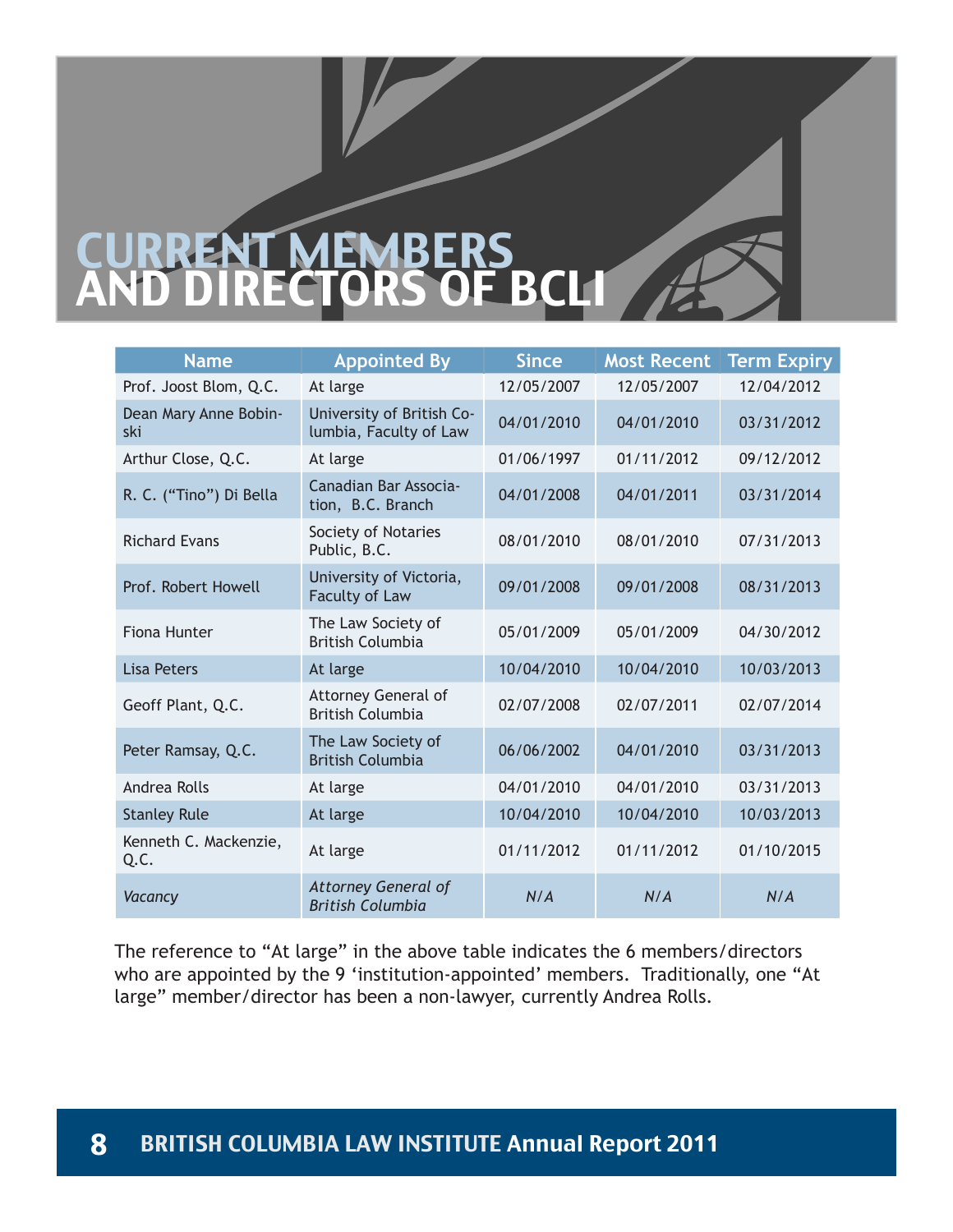### BOARD COMMITTEES AND STAFF

**Executive Committee** – meets as required and has the full power of the Board of Directors, except for the approval of commitments over \$ 75,000 or matters delegated to another Committee of the Board.

Members include Peter Ramsay, Q.C., Prof. Joost Blom, Q.C., R.C. (Tino) Di Bella, Geoff Plant, Q.C., and Jim Emmerton (ex officio).

**Audit, Finance & Risk Committee** – meets at least four times per year and assists the Board of Directors in fulfilling its oversight responsibility relating to financial, accounting and risk matters.

Members include Lisa Peters (Chair), R.C. (Tino) Di Bella, Richard Evans, Fiona Hunter, and Stanley Rule.

**Program Committee –** meets at least twice per year and assists the Board of Directors in fulfilling its responsibilities relating to the development and approval of law reform projects and public education and outreach

projects.

Members include Prof. Joost Blom, Q.C. (Chair), Dean Mary Anne Bobinski, Arthur Close, Q.C., Christine Elliott, and Prof. Robert Howell.

**Nominating Committee –** meets at least once per year and assists the Board of Directors relating to the appointment of members, officers and committee members.

Members include Prof. Joost Blom, Q.C., Arthur Close, Q.C., Fiona Hunter, D. Peter Ramsay, Q.C. and Andrea Rolls.

BCLI has three Judicial Liaisons:

- Honourable Madam Justice Mary Newbury, Court of Appeal of B.C.
- Honourable Madam Justice Lynn Smith, Supreme Court of B.C.
- Honourable Judge Gurmail Gill, Provincial Court of B.C.

| Below is a summary of the current staff.                               |                                        |  |  |  |
|------------------------------------------------------------------------|----------------------------------------|--|--|--|
| <b>Executive Director</b>                                              | National Director, CCEL / Staff Lawyer |  |  |  |
| Jim Emmerton                                                           | Krista James                           |  |  |  |
| <b>Senior Staff Lawyer</b>                                             | <b>Staff Lawyer &amp; Secretary</b>    |  |  |  |
| Greg Blue, Q.C.                                                        | Kevin Zakreski                         |  |  |  |
| <b>Staff Lawyer</b>                                                    | <b>Office Manager</b>                  |  |  |  |
| Emma J. Butt                                                           | Elizabeth Pinsent                      |  |  |  |
| <b>Public Interest Articling Student</b><br>Kisa Macdonald to May 2012 |                                        |  |  |  |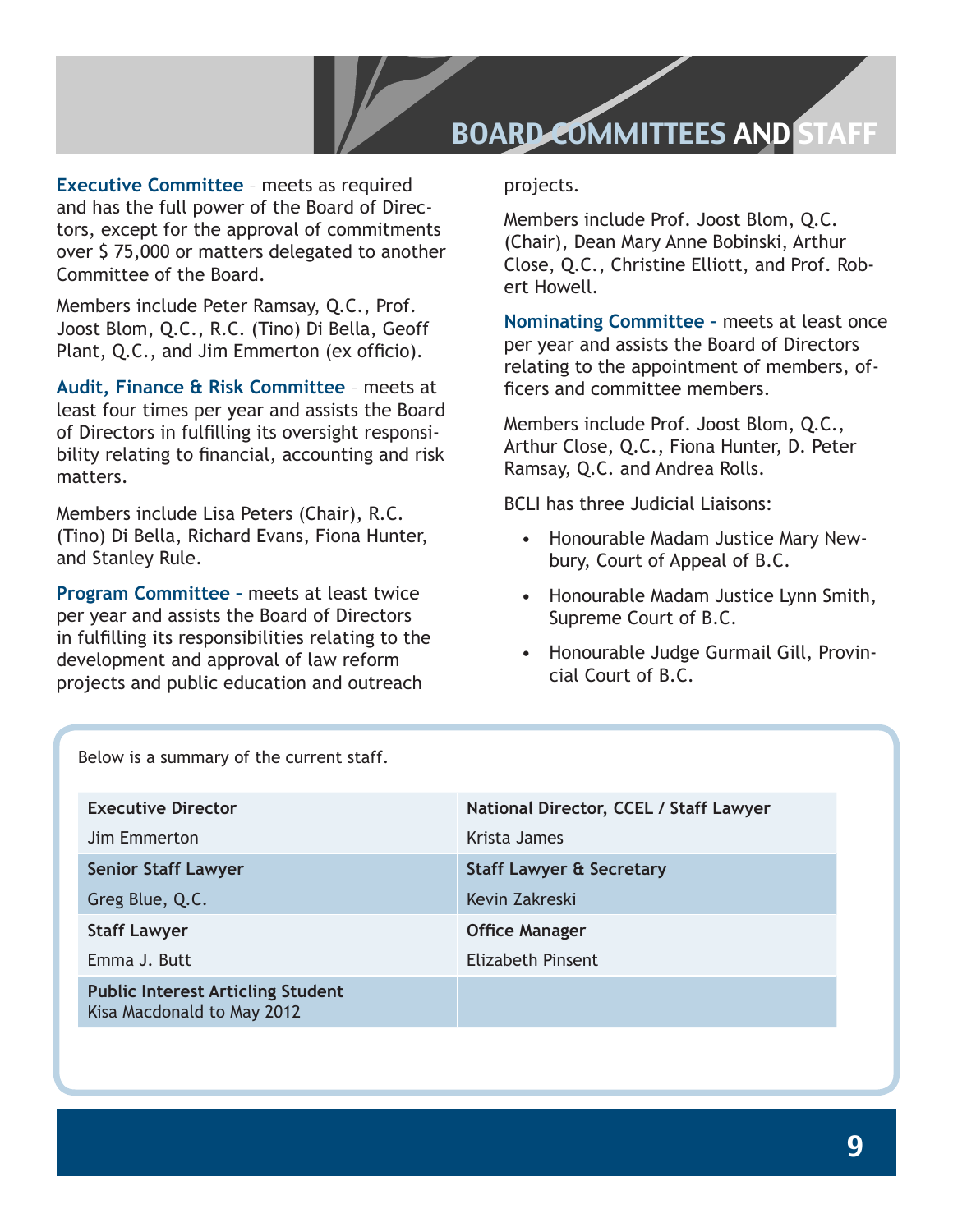# PROJECTS AND PORTS

# **BCLI**

### BOUGHTON / BCLI GREAT DEBATE

**Project Manager:** Jim Emmerton

The 2011 GREATdebate was held Wednesday, October 26th, 2011, at the Pan Pacific Hotel in Vancouver, Canada. The fourth such debate, this year's subject was as follows: "Be it resolved that the torts of champerty and maintenance should be abolished in British Columbia."

This year's winners were the Hon. Chief Justice Robert Bauman and Emily Clough of Alexander Holburn Beaudin + Lang.

Planning for next year's debate has already begun. The event remains an exceptional opportunity for members of the bar and the judiciary to enjoy a social and educational evening among their peers.

### FAMILY STATUS GROUND IN HUMAN RIGHTS IN BC

**Project Managers:** Krista James and Emma **Butt** 

**Project Committee:** Lauren Bates, Tom Beasley, Devyn Cousineau

In face of recent confusing jurisprudence and the changing landscape of family law in BC, the BC Family Status Legal Research Project has been established to research and analyse the family status ground, and prepare a discussion paper that:

• Provides a thorough review of legislation and jurisprudence in relation to the family status ground in Canada;

• Describes the issues and problems with the family status ground in BC;

• Develops scholarly research and analysis of issues relating to the family status ground;

• Identifies further issues for exploration in relation to the family status ground; and

• If appropriate, identifies a further legal research, law reform or legal education project in this area.

The project's expected completion date is April 2012. It was generously funded by the Law Foundation of BC.

### UNFAIR CONTRACTS RELIEF

**Project Manager:** Kevin Zakreski

**Project Committee:** Prof. Joost Blom, QC, Margaret Easton, Russell Getz, Do-Ellen Hansen, Allan Parker, QC, Lisa Peters, Peter Rubin, Tony Wilson

### 10 BRITISH COLUMBIA LAW INSTITUTE Annual Report 2011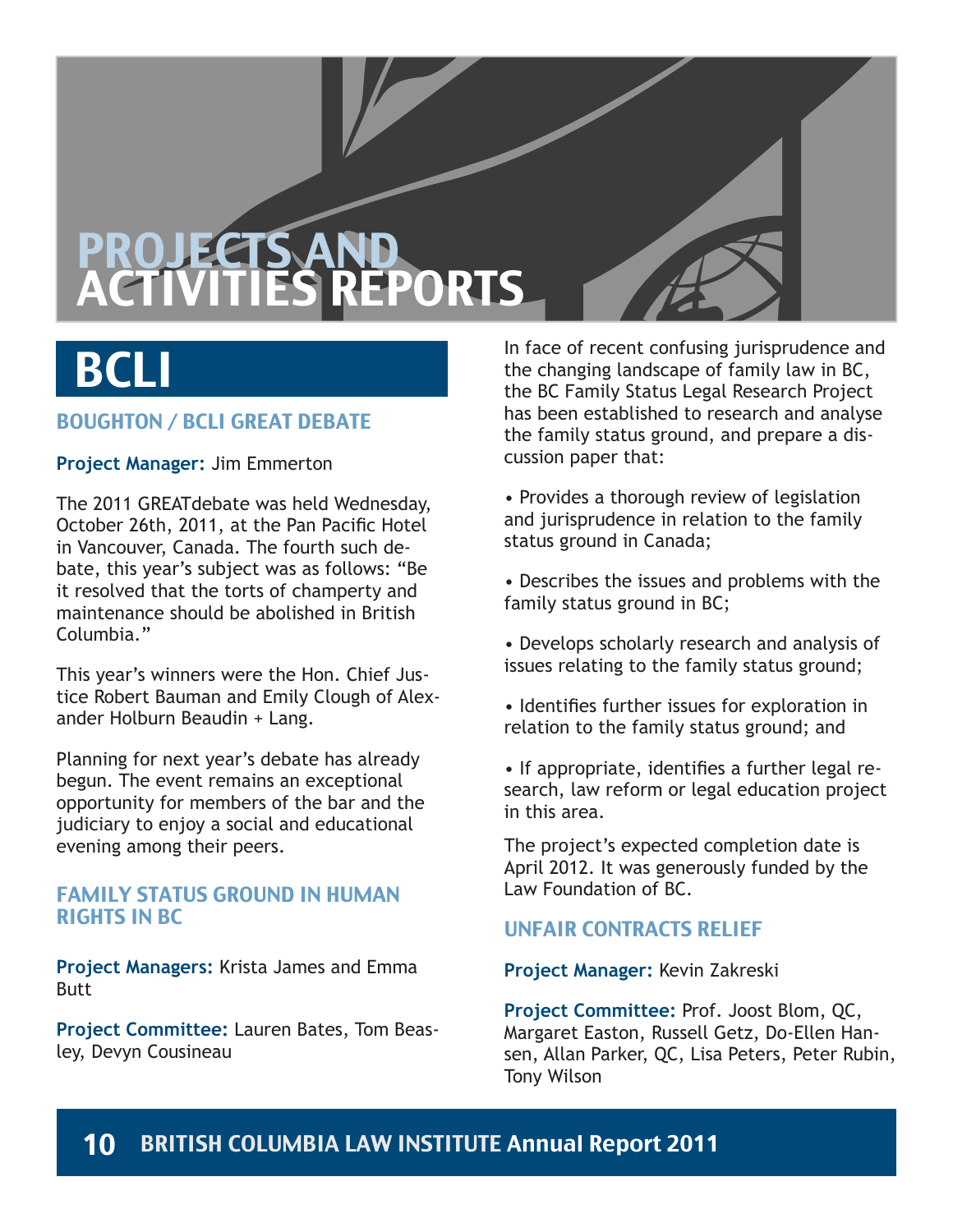### PROJECTS AND ACTIVITIES REPORTS

This project examines how the law of contracts treats issues relating to unfairness, as made manifest in the concepts of unconscionability, duress, undue influence, good faith and misrepresentation. Its goal is to consider leading options for reform in this area of law and to propose legislative changes to enact those reforms.

This project is now completed. It was funded by the Law Foundation of BC.

### POTENTIAL TESTAMENTARY UNDUE IN-FLUENCE: RECOMMENDED PRACTICES FOR WILLS PRACTITIONERS

**Project Manager:** Greg Blue, Q.C.

**Project Committee:** Peter Ramsay, Q.C. (Chair), Penny Bain, Amanda Brown, Kathleen Cunningham, Dr. Martha Donnelly, Sandra Enticknap, R. H. ("Rick") Evans, Margrett George, Stanley Rule, Laurie Salvador

This project, funded by the Notary Foundation of BC, was aimed at developing recommended practices for legal practitioners to counteract potential testamentary undue influence and insulate wills against challenges on that ground.

The text of the main publication for this project, entitled Recommended Practices for Wills Practitioners Relating to Potential Undue Influence: A Guide was approved for publication in October 2011. It is available for download on the BCLI website.

### RATIONALING AND HARMONIZATION OF BC COMMON-LAW TESTS OF CAPACITY PROJECT

**Project Manager:** Kevin Zakreski

**Project Committee:** Andrew MacKay (Chair), R. C. (Tino) Di Bella, Russell Getz, Kimberly Kuntz, Roger Lee, Barbara Lindsay, Catherine Romanko, Laurie Salvador, Jack Styan, Geoffrey White

The project examines the different standards of mental capacity that are currently applied in British Columbia and investigates the feasibility and desirability of eliminating inconsistencies and anomalies in tests of mental capacity.

The project is funded by the Law Foundation of BC and the Notary Foundation of BC. Its expected completion date is October 2013.

### REAL PROPERTY REFORM PROJECT - PHASE 2

**Project Manager:** Greg Blue, Q.C.

**Project Committee:** A. J. (Bertie) McClean, QC (Chair), Christine Elliott, Prof. Robert G. Howell, Ken Jacques, Susan Mercer, Peter Mueller, Prof. Tony Sheppard, Ian Cassie, Ross Langford, Paul Scambler, QC, Calvin Ross, Lisa Vogt

This project examined the following areas of real property law:

1) the effect of section 29 of the Land Title Act and notice of an unregistered interest;

2) section 35 of the Property Law Act and judicial extinguishment of incorporeal interests;

3) severance of joint tenancy and other issues of co-ownership, including the four unities rule, and the Partition of Property Act;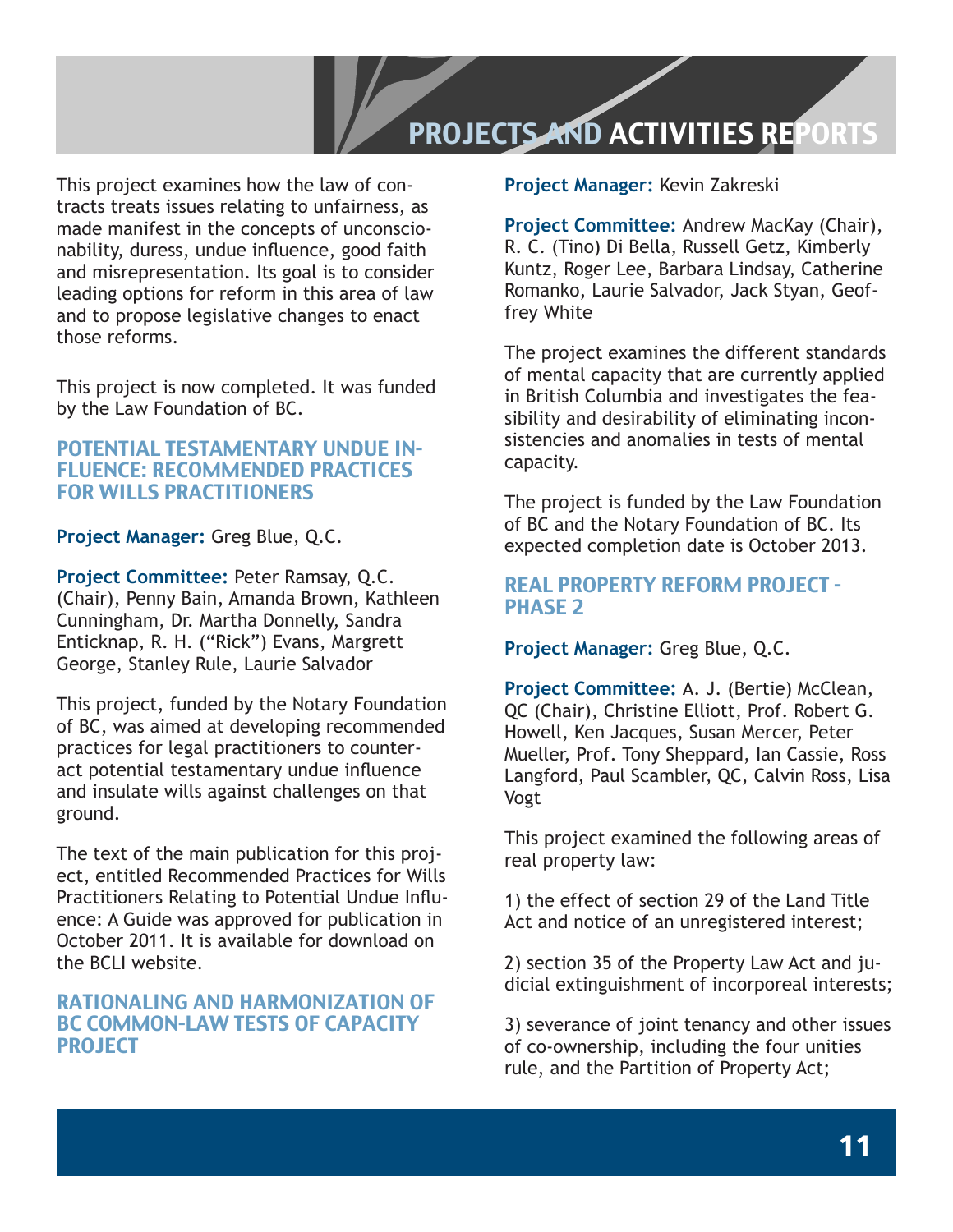

4) restrictive covenants; and

5) the doctrine of implied grant.

The project was funded by the Law Foundation of BC, the Notary Foundation of BC and the Real Estate Foundation of BC. The project's final reports were approved in early 2012.

### STRATA PROJECT LAW PROJECT - PHASE I

### **Project Manager:** Kevin Zakreski

This one-year legal-research and analysis project looks broadly at developments in strata-property law. Its goal is to consider the challenges facing this area of the law and to narrow them down to a group of leading issues for reform, which would then be used to form the basis for a (separate) phase two law-reform project.

This project is funded by the Notary Foundation of BC.

### ULCC UNIFORM TRUSTEE ACT

**Project Manager:** Greg Blue, Q.C.

BCLI is represented in the Working Group and the smaller Drafting Group appointed by the Uniform Law Conference of Canada to develop a report on a Uniform Trustee Act for presentation to the ULCC. The project stems from the 2004 BCLI report A Modern Trustee Act for British Columbia.

Former BCLI Project Committee chair Donovan W. M. Waters, QC, Arthur L. Close, QC and Greg Blue, QC are members of the ULCC Working Group. Arthur Close, QC and Greg Blue, QC are also members of the Drafting Group.

# **CCEL**

### ASSISTED LIVING, B.C. PROJECT

### **Project Manager:** Jim Emmerton

**Project Committee:** Jim Emmerton (Chair), Joan Braun, Sandra Golightly, Fiona Hunter, Carly Hyman, Al Jina, Mike Krabbendam, Martha Jane Lewis, Linda Angus, Jane Purdie, QC, Marlene Williams

This project is intended to address issues relating to assisted living in British Columbia, specifically in the areas of housing and tenancy, consumer and residential rights, employment and labour, dispute resolution and health and safety.

This project is funded by the Law Foundation of BC and the Notary Foundation of BC. Its expected completion date is Fall 2012.

### COUNTERPOINT PROJECT

### **Project Manager:** Krista James

Based on existing jurisprudence on elder abuse and neglect, this project involves the creation of a discussion paper, educational materials and other resources designed to enhance the capacity of health care and social service professionals to prevent and respond promptly and appropriately to incidents of elder abuse and neglect.

The project is complete, its resultant materials now available on the BCLI website. It was funded by the Public Health Agency of Canada (PHAC).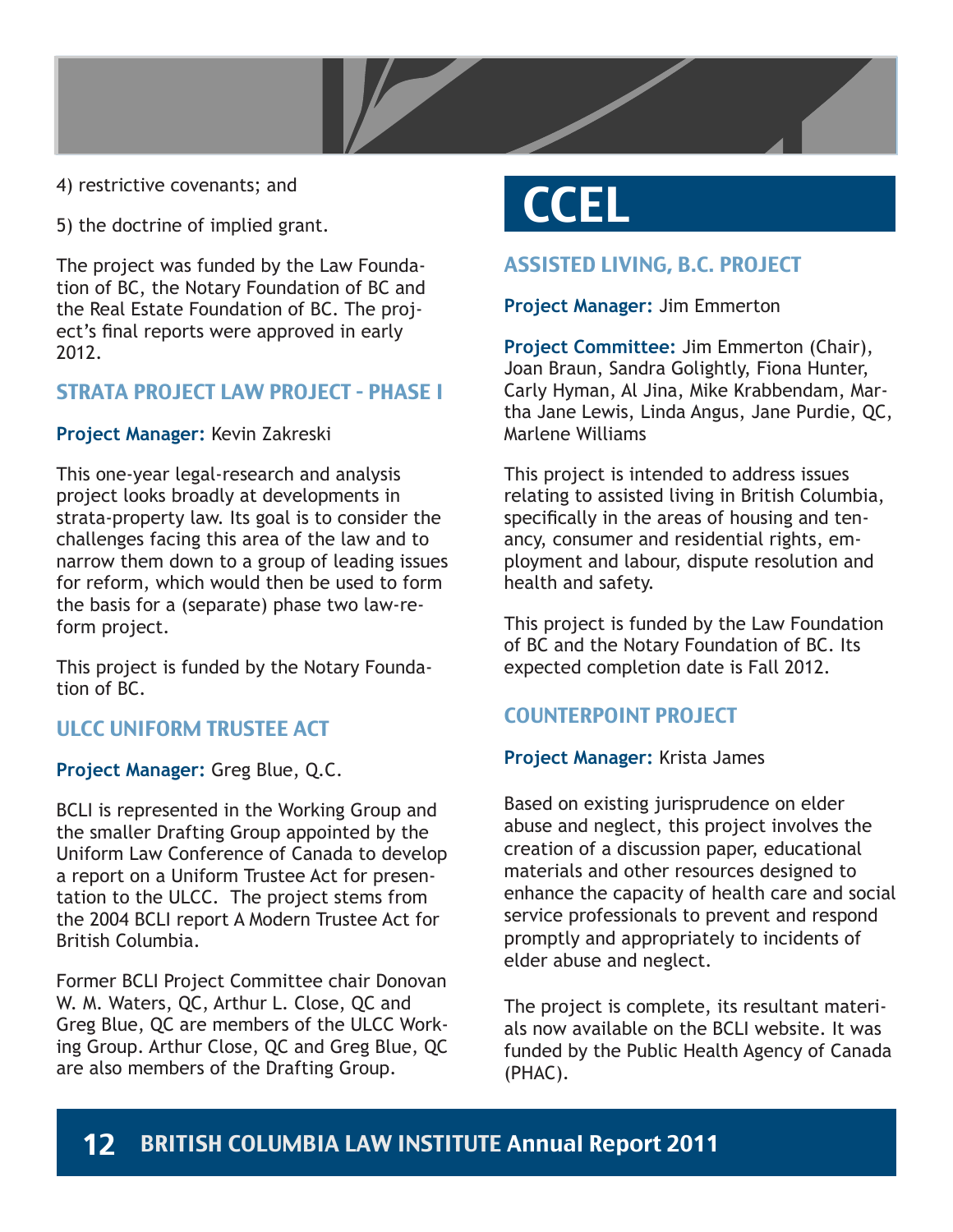

### ELDER AND GUARDIANSHIP MEDIATION PROJECT

**Project Managers:** Krista James & Emma Butt

This project involved research and production of a number of materials in support of elder and guardianship mediation in BC. The report was intended to lay a foundation for the development of best practices in this area.

Research for the project included comparative literature reviews of the United States, Canada and Australia.

The project is now complete. It was funded by the Law Foundation of BC.

### PRE-PREVALENCE STUDY REGARDING ELDER ABUSE AND NEGLECT IN CANADA

### **Project Manager:** Krista James

CCEL is supporting the National Initiative for Care of the Elderly's (NICE Network) preprevalence project on elder abuse and neglect in Canada. This project contains a number of sub-projects, including:

1) clearly defining elder abuse and neglect;

2) developing instruments for measuring elder abuse and neglect;

- 3) validation of measurement instruments;
- 4) ethical considerations; and

5) consensus development, pathway for knowledge transfer.

The project is funded by Human Resources and Skills Development Canada (HRSDC) and its expected completion date is in 2012.

### AGE-FRIENDLY BUSINESS – ELDER FI-NANCIAL ABUSE TRAINING WEBINAR FOR FINANCIAL SECTOR STAFF

### **Project Manager:** Krista James

This project involved producing a national Age-Friendly Business (AFB) has engaged the CCEL to develop content for a webinar on elder financial abuse awareness for financial sector staff, with the particular target audience of customer-facing staff with banks and credit unions. The contract is to develop the core content for a workshop with national relevance, with the understanding that a few sections of the workshop will vary from jurisdiction to jurisdiction.